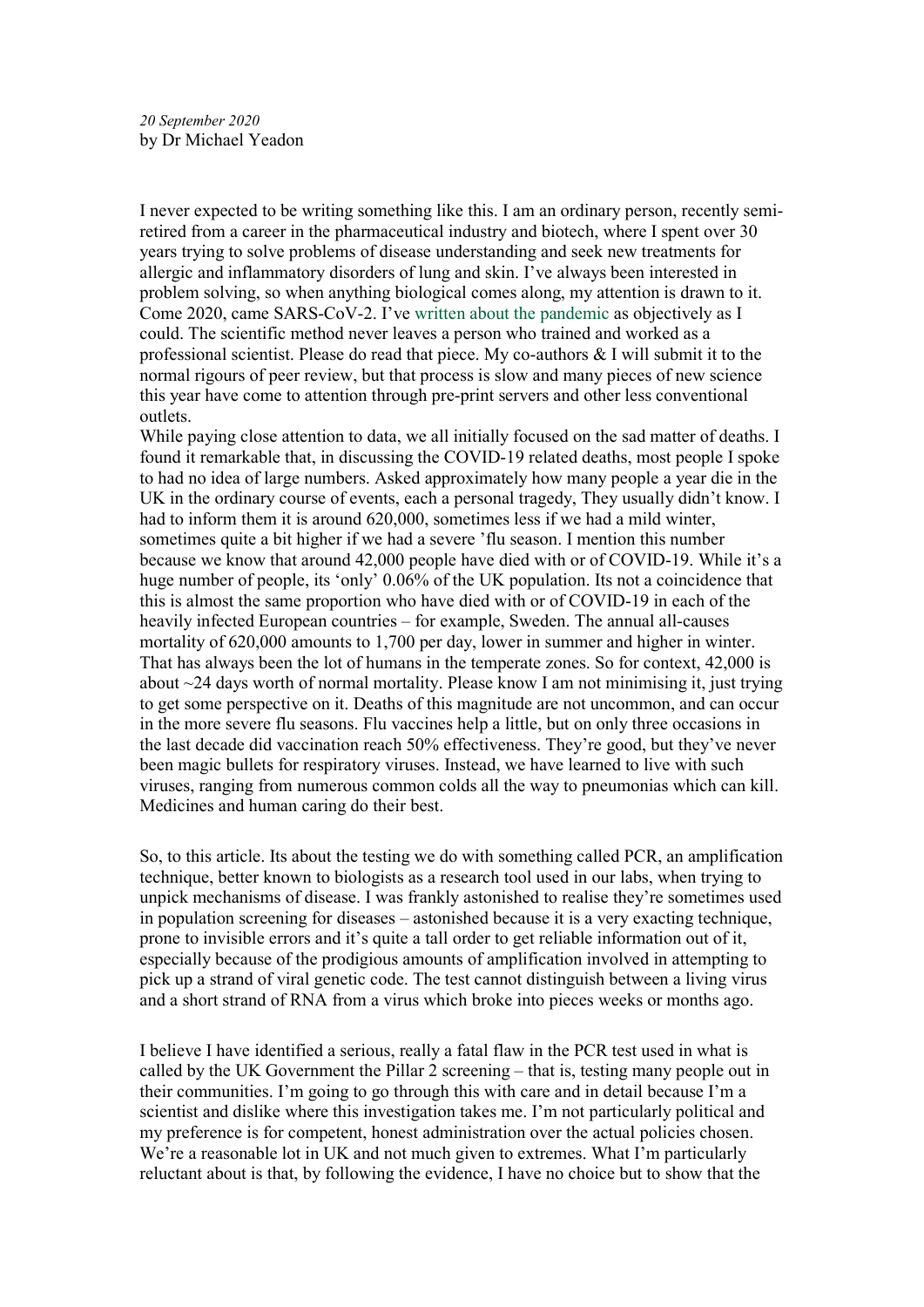Health Secretary, Matt Hancock, misled the House of Commons and also made misleading statements in a radio interview. Those are serious accusations. I know that. I'm not a ruthless person. But I'm writing this anyway, because what I have uncovered is of monumental importance to the health and wellbeing of all the people living in the nation I have always called home.

Back to the story, and then to the evidence. When the first (and I think, only) wave of COVID-19 hit the UK, I was with almost everyone else in being very afraid. I'm 60 and in reasonable health, but on learning that I had about a 1% additional risk of perishing if I caught the virus, I discovered I was far from ready to go. So, I wasn't surprised or angry when the first lockdown arrived. It must have been a very difficult thing to decide. However, before the first three-week period was over, I'd begun to develop an understanding of what was happening. The rate of infection, which has been calculated to have infected well over 100,000 new people every day around the peak, began to fall, and was declining before lockdown. Infection continued to spread out, at an ever-reducing rate and we saw this in the turning point of daily deaths, at a grim press conference each afternoon. We now know that lockdown made no difference at all to the spread of the virus. We can tell this because the interval between catching the virus and, in those who don't make it, their death is longer than the interval between lockdown and peak daily deaths. There isn't any controversy about this fact, easily demonstrated, but I'm aware some people like to pretend it was lockdown that turned the pandemic, perhaps to justify the extraordinary price we have all paid to do it. That price wasn't just economic. It involved avoidable deaths from diseases other than COVID-19, as medical services were restricted, in order to focus on the virus. Some say that lockdown, directly and indirectly, killed as many as the virus. I don't know. Its not something I've sought to learn. But I mention because interventions in all our lives should not be made lightly. Its not only inconvenience, but real suffering, loss of livelihoods, friendships, anchors of huge importance to us all, that are severed by such acts. We need to be certain that the prize is worth the price. While it is uncertain it was, even for the first lockdown, I too supported it, because we did not know what we faced, and frankly, almost everyone else did it, except Sweden. I am now resolutely against further interventions in what I have become convinced is a fruitless attempt to 'control the virus'. We are, in my opinion – shared by others, some of whom are well placed to assess the situation – closer to the end of the pandemic in terms of deaths, than we are to its middle. I believe we should provide the best protection we can for any vulnerable people, and otherwise cautiously get on with our lives. I think we are all going to get a little more Swedish over time.

In recent weeks, though, it cannot have escaped anyone's attention that there has been a drum beat which feels for all the world like a prelude to yet more fruitless and damaging restrictions. Think back to mid-summer. We were newly out of lockdown and despite concerns for crowded beaches, large demonstrations, opening of shops and pubs, the main item on the news in relation to COVID-19 was the reassuring and relentless fall in daily deaths. I noticed that, as compared to the slopes of the declining death tolls in many nearby countries, that our slope was too flat. I even mentioned to scientist friends that inferred the presence of some fixed signal that was being mixed up with genuine COVID-19 deaths. Imagine how gratifying it was when the definition of a COVID-19 death was changed to line up with that in other countries and in a heartbeat our declining death toll line became matched with that elsewhere. I was sure it would: what we have experienced and witnessed is a terrible kind of equilibrium. A virus that kills few, then leaves survivors who are almost certainly immune – a virus to which perhaps  $30-50\%$  were already immune because it has relatives and some of us have already encountered them –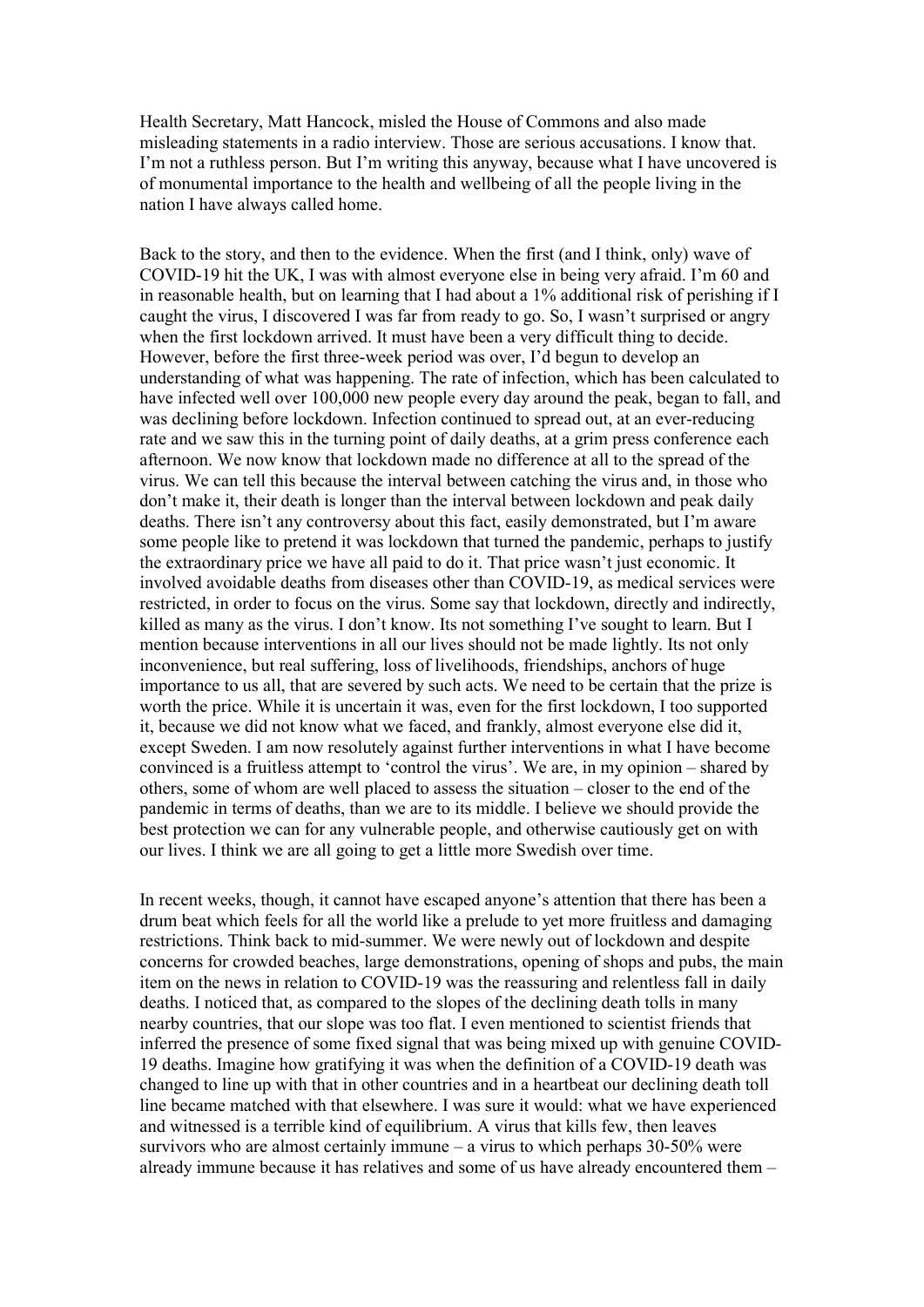accounts for the whole terrible but also fascinating biological process. There was a very interesting piece in the BMJ in recent days that offers potential support for this contention.

Now we have learned some of the unusual characteristics of the new virus, better treatments (anti-inflammatory steroids, anti-coagulants and in particular, oxygen masks and not ventilators in the main) the 'case fatality rate' even for the most hard-hit individuals is far lower now than it was six months ago.

As there is no foundational, medical or scientific literature which tells us to expect a 'second wave', I began to pay more attention to the phrase as it appeared on TV, radio and print media – all on the same day – and has been relentlessly repeated ever since. I was interviewed recently by Julia Hartley-Brewer on her talkRADIO show and on that occasion I called on the Government to disclose to us the evidence upon which they were relying to predict this second wave. Surely they have some evidence? I don't think they do. I searched and am very qualified to do so, drawing on academic friends, and we were all surprised to find that there is nothing at all. The last two novel coronaviruses, Sar (2003) and MERS (2012), were of one wave each. Even the WW1 flu 'waves' were almost certainly a series of single waves involving more than one virus. I believe any second wave talk is pure speculation. Or perhaps it is in a model somewhere, disconnected from the world of evidence to me? It would be reasonable to expect some limited 'resurgence' of a virus given we don't mix like cordial in a glass of water, but in a more lumpy, human fashion. You're most in contact with family, friends and workmates and they are the people with whom you generally exchange colds.

A long period of imposed restrictions, in addition to those of our ordinary lives did prevent the final few percent of virus mixing with the population. With the movements of holidays, new jobs, visiting distant relatives, starting new terms at universities and schools, that final mixing is under way. It should not be a terrifying process. It happens with every new virus, flu included. It's just that we've never before in our history chased it around the countryside with a technique more suited to the biology lab than to a supermarket car park.

A very long prelude, but necessary. Part of the 'project fear' that is rather too obvious, involving second waves, has been the daily count of 'cases'. Its important to understand that, according to the infectious disease specialists I've spoken to, the word 'case' has to mean more than merely the presence of some foreign organism. It must present signs (things medics notice) and symptoms (things you notice). And in most so-called cases, those testing positive had no signs or symptoms of illness at all. There was much talk of asymptomatic spreading, and as a biologist this surprised me. In almost every case, a person is symptomatic because they have a high viral load and either it is attacking their body or their immune system is fighting it, generally a mix. I don't doubt there have been some cases of asymptomatic transmission, but I'm confident it is not important.

That all said, Government decided to call a person a 'case' if their swab sample was positive for viral RNA, which is what is measured in PCR. A person's sample can be positive if they have the virus, and so it should. They can also be positive if they've had the virus some weeks or months ago and recovered. It's faintly possible that high loads of related, but different coronaviruses, which can cause some of the common colds we get, might also react in the PCR test, though it's unclear to me if it does.

But there's a final setting in which a person can be positive and that's a random process. This may have multiple causes, such as the amplification technique not being perfect and so amplifying the 'bait' sequences placed in with the sample, with the aim of marrying up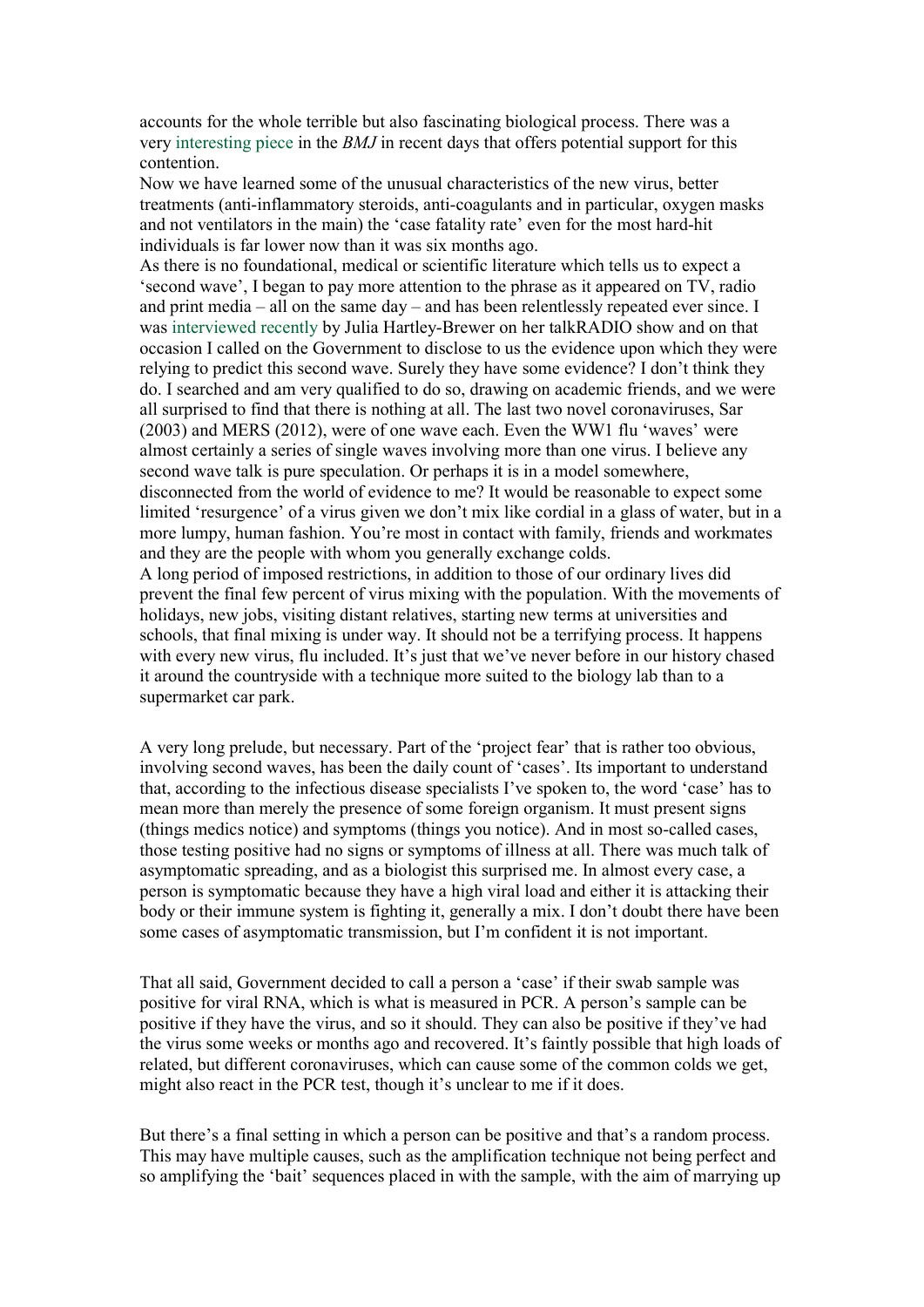with related SARS-CoV-2 viral RNA. There will be many other contributions to such positives. These are what are called false positives.

Think of any diagnostic test a doctor might use on you. The ideal diagnostic test correctly confirms all who have the disease and never wrongly indicates that healthy people have the disease. There is no such test. All tests have some degree of weakness in generating false positives. The important thing is to know how often this happens, and this is called the false positive rate. If 1 in 100 disease-free samples are wrongly coming up positive, the disease is not present, we call that a 1% false positive rate. The actual or operational false positive rate differs, sometimes substantially, under different settings, technical operators, detection methods and equipment. I'm focusing solely on the false positive rate in Pillar 2, because most people do not have the virus (recently around 1 in 1000 people and earlier in summer it was around 1 in 2000 people). It is when the amount of disease, its so-called prevalence, is low that any amount of a false positive rate can be a major problem. This problem can be so severe that unless changes are made, the test is hopelessly unsuitable to the job asked of it. In this case, the test in Pillar 2 was and remains charged with the job of identifying people with the virus, yet as I will show, it is unable to do so.

Because of the high false positive rate and the low prevalence, almost every positive test, a so-called case, identified by Pillar 2 since May of this year has been a FALSE POSITIVE. Not just a few percent. Not a quarter or even a half of the positives are FALSE, but around 90% of them. Put simply, the number of people Mr Hancock sombrely tells us about is an overestimate by a factor of about ten-fold. Earlier in the summer, it was an overestimate by about 20-fold.

Let me take you through this, though if you're able to read Prof Carl Heneghan's clearly written piece first, I'm more confident that I'll be successful in explaining this dramatic conclusion to you. (Here is a link to the record of numbers of tests, combining Pillar 1 (hospital) and Pillar 2 (community).)

Imagine 10,000 people getting tested using those swabs you see on TV. We have a good estimate of the general prevalence of the virus from the ONS, who are wholly independent (from Pillar 2 testing) and are testing only a few people a day, around one per cent of the numbers recently tested in Pillar 2. It is reasonable to assume that most of the time, those being tested do not have symptoms. People were asked to only seek a test if they have symptoms. However, we know from TV news and stories on social media from sampling staff, from stern guidance from the Health Minister and the surprising fact that in numerous locations around the country, the local council is leafleting people's houses, street by street to come and get tested.

The bottom line is that it is reasonable to expect the prevalence of the virus to be close to the number found by ONS, because they sample randomly, and would pick up symptomatic and asymptomatic people in proportion to their presence in the community. As of the most recent ONS survey, to a first approximation, the virus was found in 1 in every 1000 people. This can also be written as 0.1%. So when all these 10,000 people are tested in Pillar 2, you'd expect 10 true positives to be found (false negatives can be an issue when the virus is very common, but in this community setting, it is statistically unimportant and so I have chosen to ignore it, better to focus only on false positives).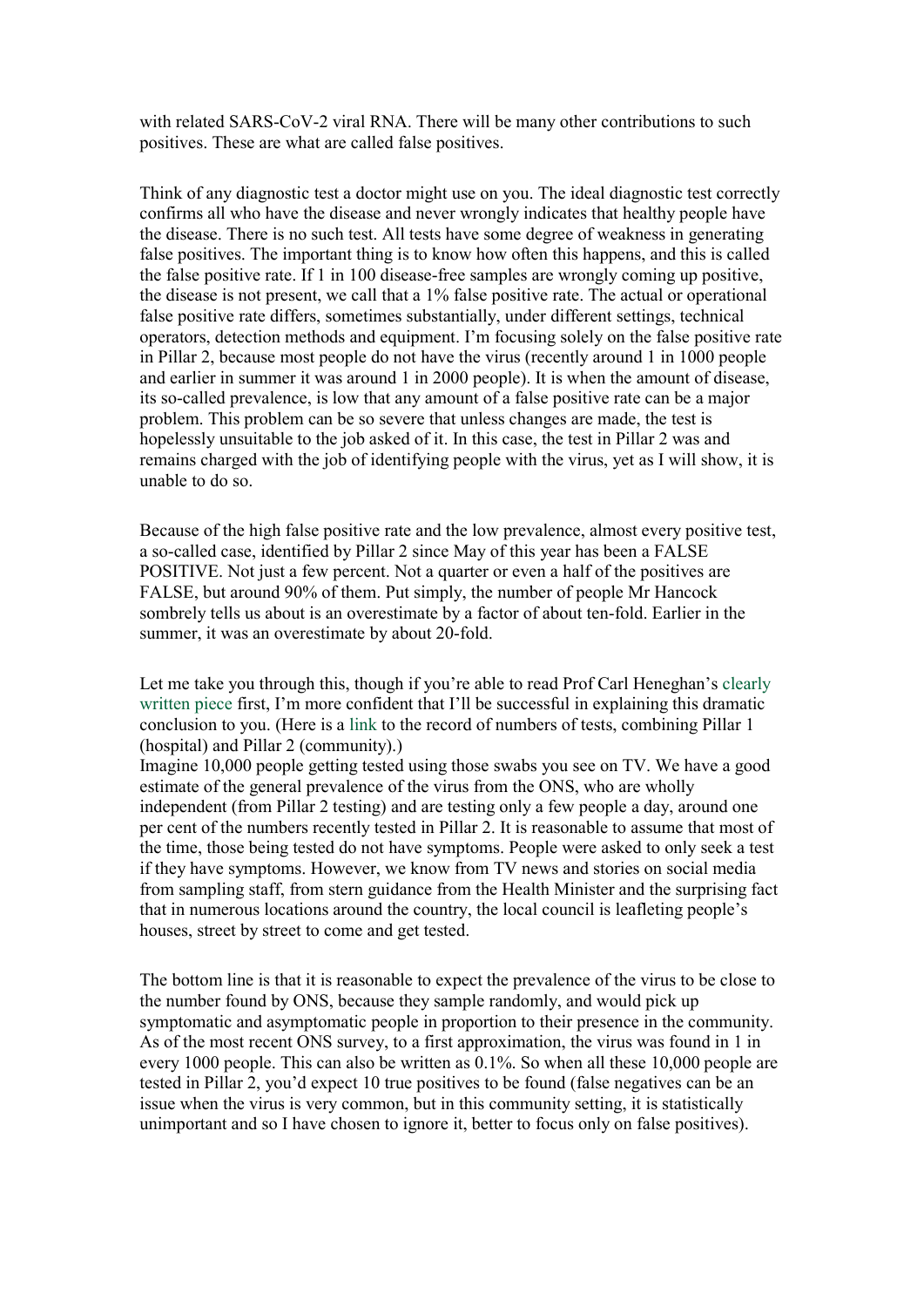So, what is the false positive rate of testing in Pillar 2? For months, this has been a concern. It appears that it isn't known, even though as I've mentioned, you absolutely need to know it in order to work out whether the diagnostic test has any value! What do we know about the false positive rate? Well, we do know that the Government's own scientists were very concerned about it, and a report on this problem was sent to SAGE dated June 3rd 2020. I quote: "Unless we understand the operational false positive rate of the UK's RT-PCR testing system, we risk over-estimating the COVID-19 incidence, the demand on track and trace and the extent of asymptomatic infection". In that same report, the authors helpfully listed the lowest to highest false positive rate of dozens of tests using the same technology. The lowest value for false positive rate was 0.8%. Allow me to explain the impact of a false positive rate of 0.8% on Pillar 2. We return to our 10,000 people who've volunteered to get tested, and the expected ten with virus (0.1% prevalence or 1:1000) have been identified by the PCR test. But now we've to calculate how many false positives are to accompanying them. The shocking answer is 80. 80 is 0.8% of 10,000. That's how many false positives you'd get every time you were to use a Pillar 2 test on a group of that size.

The effect of this is, in this example, where 10,000 people have been tested in Pillar 2, could be summarised in a headline like this: "90 new cases were identified today" (10 real positive cases and 80 false positives). But we know this is wildly incorrect. Unknown to the poor technician, there were in this example, only 10 real cases. 80 did not even have a piece of viral RNA in their sample. They are really false positives.

I'm going to explain how bad this is another way, back to diagnostics. If you'd submitted to a test and it was positive, you'd expect the doctor to tell you that you had a disease, whatever it was testing for. Usually, though, they'll answer a slightly different question: "If the patient is positive in this test, what is the probability they have the disease?" Typically, for a good diagnostic test, the doctor will be able to say something like 95% and you and they can live with that. You might take a different, confirmatory test, if the result was very serious, like cancer. But in our Pillar 2 example, what is the probability a person testing positive in Pillar 2 actually has COVID-19? The awful answer is 11% (10 divided by  $80 + 10$ ). The test exaggerates the number of covid-19 cases by almost tenfold (90 divided by 10). Scared yet? That daily picture they show you, with the 'cases' climbing up on the right-hand side? Its horribly exaggerated. Its not a mistake, as I shall show.

Earlier in the summer, the ONS showed the virus prevalence was a little lower, 1 in 2000 or 0.05%. That doesn't sound much of a difference, but it is. Now the Pillar 2 test will find half as many real cases from our notional 10,000 volunteers, so 5 real cases. But the flaw in the test means it will still find 80 false positives (0.8% of 10,000). So its even worse. The headline would be "85 new cases identified today". But now the probability a person testing positive has the virus is an absurdly low  $6\%$  (5 divided by  $80 + 5$ ). Earlier in the summer, this same test exaggerated the number of COVID-19 cases by 17-fold (85 divided by 5). Its so easy to generate an apparently large epidemic this way. Just ignore the problem of false positives. Pretend its zero. But it is never zero.

This test is fatally flawed and MUST immediately be withdrawn and never used again in this setting unless shown to be fixed. The examples I gave are very close to what is actually happening every day as you read this.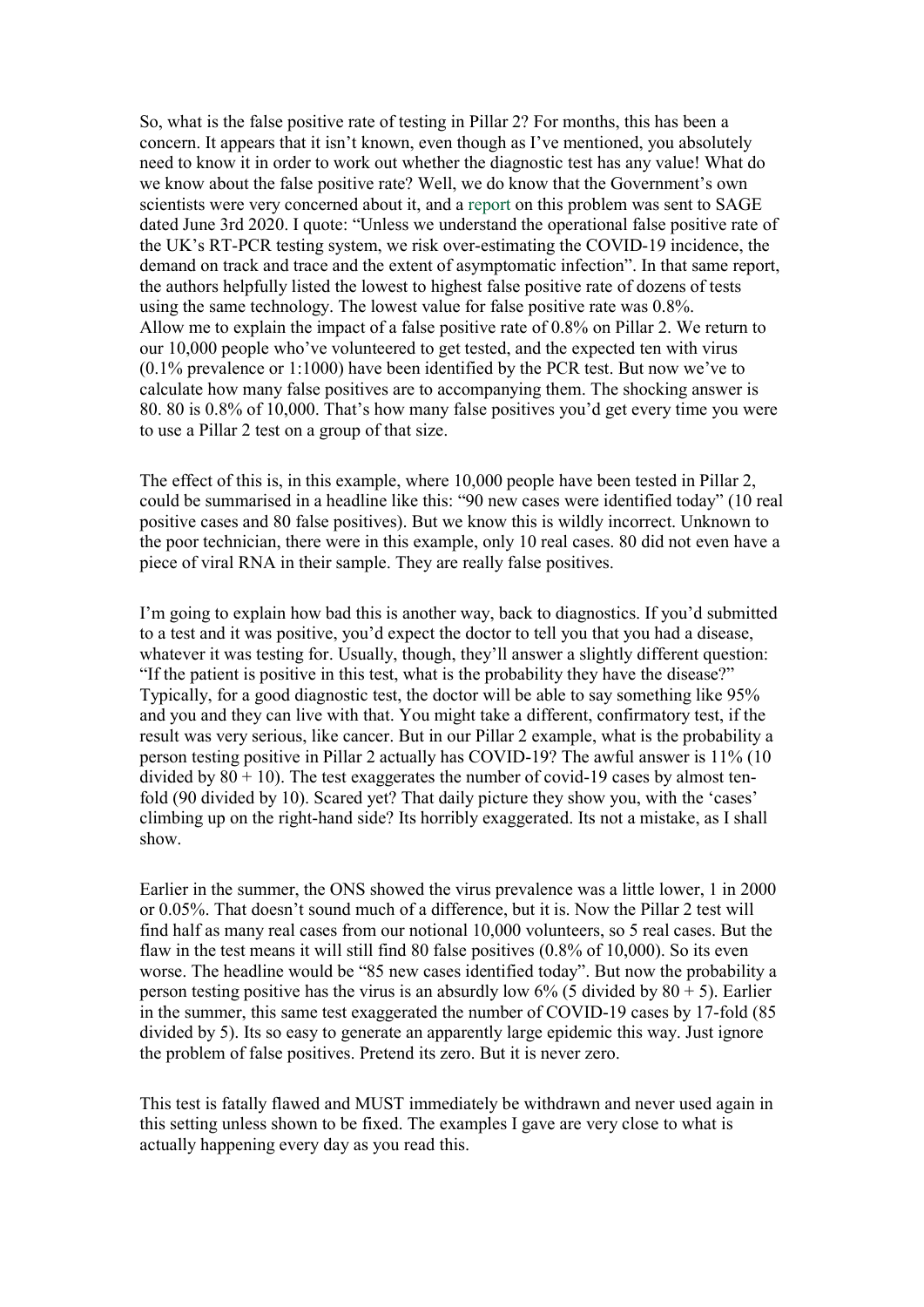I'm bound to ask, did Mr Hancock know of this fatal flaw? Did he know of the effect it would inevitably have, and is still having, not only on the reported case load, but the nation's state of anxiety. I'd love to believe it is all an innocent mistake. If it was, though, he'd have to resign over sheer incompetence. But is it? We know that internal scientists wrote to SAGE, in terms, and, surely, this short but shocking warning document would have been drawn to the Health Secretary's attention? If that was the only bit of evidence, you might be inclined to give him the benefit of the doubt. But the evidence grows more damning.

Recently, I published with my co-authors a short Position Paper. I don't think by then, a month ago or so, the penny had quite dropped with me. And I'm an experienced biomedical research scientist, used to dealing with complex datasets and probabilities.

On September 11th 2020, I was a guest on Julia Hartley-Brewer's talkRADIO show. Among other things, I called upon Mr Hancock to release the evidence underscoring his confidence in and planning for 'the second wave'. This evidence has not yet been shown to the public by anyone. I also demanded he disclose the operational false positive rate in Pillar 2 testing.

On September 16th, I was back on Julia's show and this time focused on the false positive rate issue (1m 45s – 2min 30s). I had read Carl Heneghan's analysis showing that even if the false positive rate was as low as 0.1%, 8 times lower than any similar test, it still yields a majority of false positives. So, my critique doesn't fall if the actual false positive rate is lower than my assumed 0.8%.

On September 18th, Mr Hancock again appeared, as often he does, on Julia Hartley-Brewer's show. Julia asked him directly  $(1\text{min } 50\text{s} - \text{on})$  what the false positive rate in Pillar 2 is. Mr Hancock said "It's under 1%". Julia again asked him exactly what it was, and did he even know it? He didn't answer that, but then said "it means that, for all the positive cases, the likelihood of one being a false positive is very small". That is a seriously misleading statement as it is incorrect. The likelihood of an apparently positive case being a false positive is between 89-94%, or near-certainty. Of note, even when ONS was recording its lowest-ever prevalence, the positive rate in Pillar 2 testing never fell below 0.8%.

It gets worse for the Health Secretary. On September the 17th, I believe, Mr Hancock took a question from Sir Desmond Swayne about false positives. It is clear that Sir Desmond is asking about Pillar 2.

Mr Hancock replied: "I like my right honourable friend very much and I wish it were true. The reason we have surveillance testing, done by ONS, is to ensure that we're constantly looking at a nationally representative sample at what the case rate is. The latest ONS survey, published on Friday, does show a rise consummate (sic) with the increased number of tests that have come back positive."

He did not answer Sir Desmond's question, but instead answered a question of his choosing. Did the Health Secretary knowingly mislead the House? By referring only to ONS and not even mentioning the false positive rate of the test in Pillar 2 he was, as it were, stealing the garb of ONS's more careful work which has a lower false positive rate, in order to smuggle through the hidden and very much higher, false positive rate in Pillar 2. The reader will have to decide for themselves.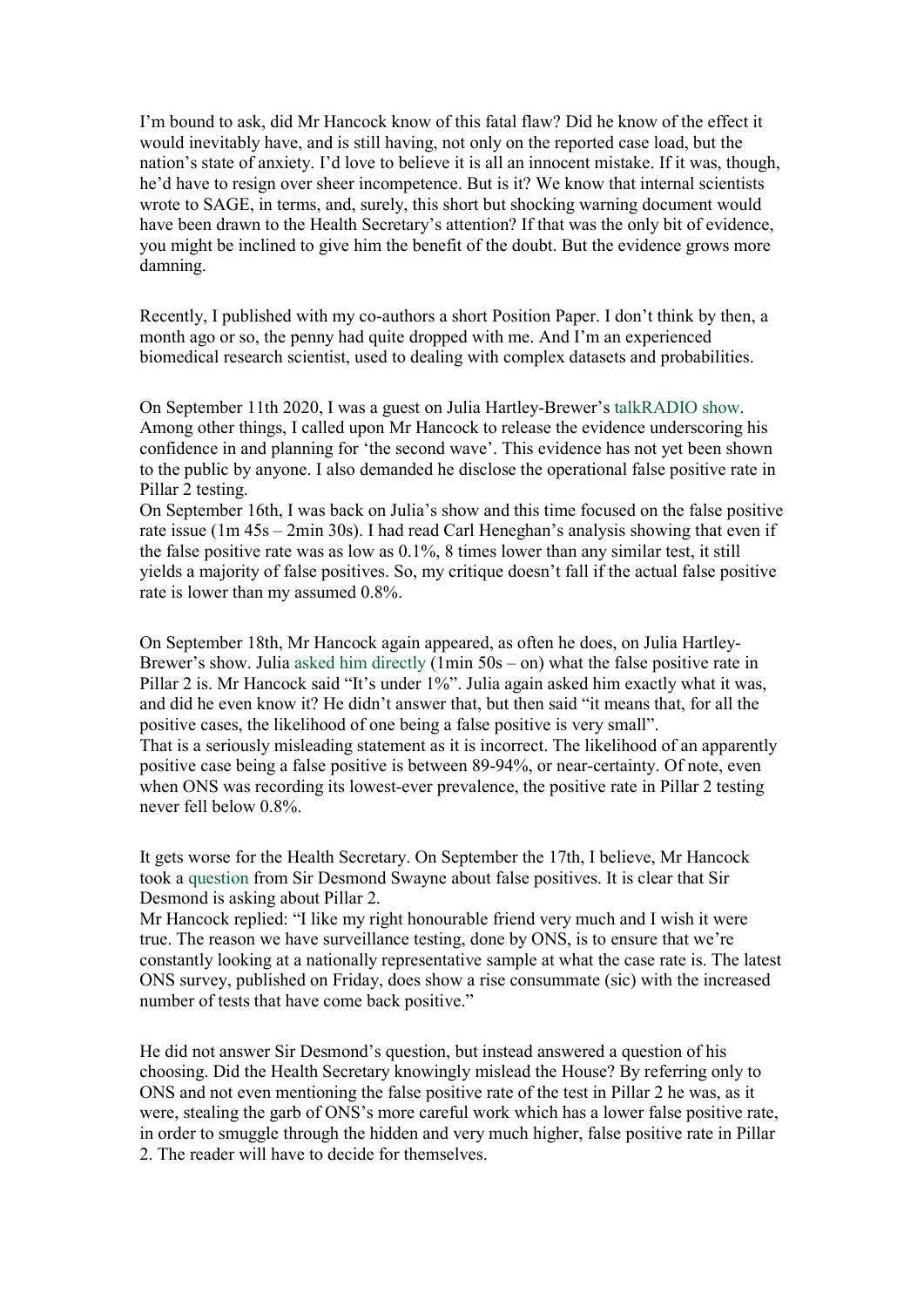Pillar 2 testing has been ongoing since May but it's only in recent weeks that it has reached several hundreds of thousands of tests per day. The effect of the day by day climb in the number of people that are being described as 'cases' cannot be overstated. I know it is inducing fear, anxiety and concern for the possibility of new and unjustified restrictions, including lockdowns. I have no idea what Mr Hancock's motivations are. But he has and continues to use the hugely inflated output from a fatally flawed Pillar 2 test and appears often on media, gravely intoning the need for additional interventions (none of which, I repeat, are proven to be effective).

You will be very familiar with the cases plot which is shown on most TV broadcasts at the moment. It purports to show the numbers of cases which rose then fell in the spring, and the recent rise in cases. This graph is always accompanied by the headline that "so many thousands of new cases were detected in the last 24 hours".

You should know that there are two major deceptions, in that picture, which combined are very likely both to mislead and to induce anxiety. Its ubiquity indicates that it is a deliberate choice.

Firstly, it is very misleading in relation to the spring peak of cases. This is because we had no community screening capacity at that time. A colleague has adjusted the plot to show the number of cases we would have detected, had there been a well-behaved community test capability available. The effect is to greatly increase the size of the spring cases peak, because there are very many cases for each hospitalisation and many hospitalisations for every death.

Secondly, as I hope I have shown and persuaded you, the cases in summer and at present, generated by seriously flawed Pillar 2 tests, should be corrected downwards by around ten-fold.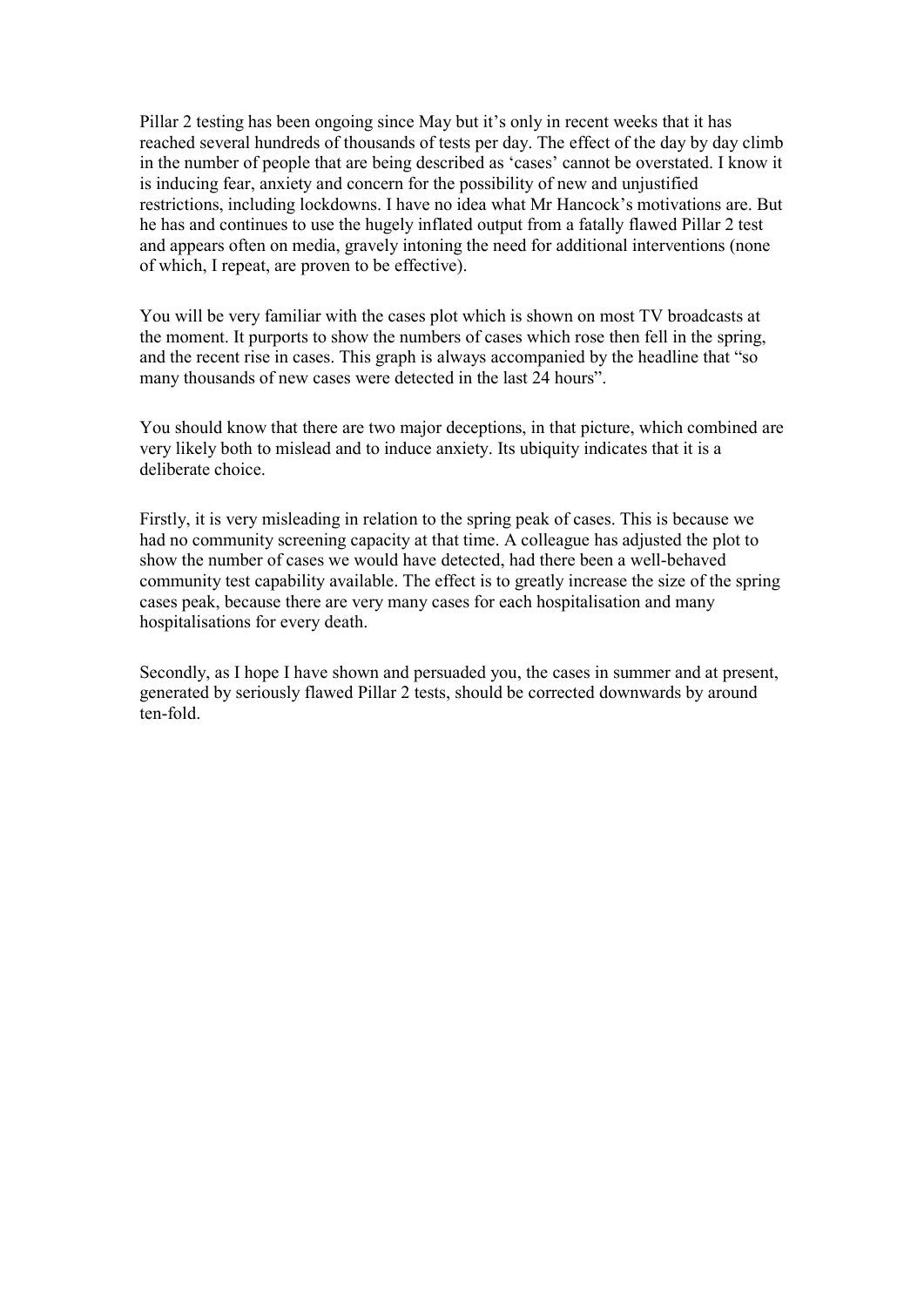

I do believe genuine cases are rising somewhat. This is, however, also true for flu, which we neither measure daily nor report on every news bulletin. If we did, you would appreciate that, going forward, it is quite likely that flu is a greater risk to public health than COVID-19. The corrected cases plot (above) does, I believe, put the recent rises in incidence of COVID-19 in a much more reasonable context. I thought you should see that difference before arriving at your own verdict on this sorry tale.

There are very serious consequences arising from grotesque over-estimation of so-called cases in Pillar 2 community testing, which I believe was put in place knowingly. Perhaps Mr Hancock believes his own copy about the level of risk now faced by the general public? Its not for me to deduce. What this huge over-estimation has done is to have slowed the normalisation of the NHS. We are all aware that access to medical services is, to varying degrees, restricted. Many specialities were greatly curtailed in spring and after some recovery, some are still between a third and a half below their normal capacities. This has led both to continuing delays and growth of waiting lists for numerous operations and treatments. I am not qualified to assess the damage to the nation's and individuals' health as a direct consequence of this extended wait for a second wave. Going into winter with this configuration will, on top of the already restricted access for six months, lead inevitably to a large number of avoidable, non-Covid deaths. That is already a serious enough charge. Less obvious but, in aggregate, additional impacts arise from fear of the virus, inappropriately heightened in my view, which include: damage to or even destruction of large numbers of businesses, especially small businesses, with attendant loss of livelihoods, loss of educational opportunities, strains on family